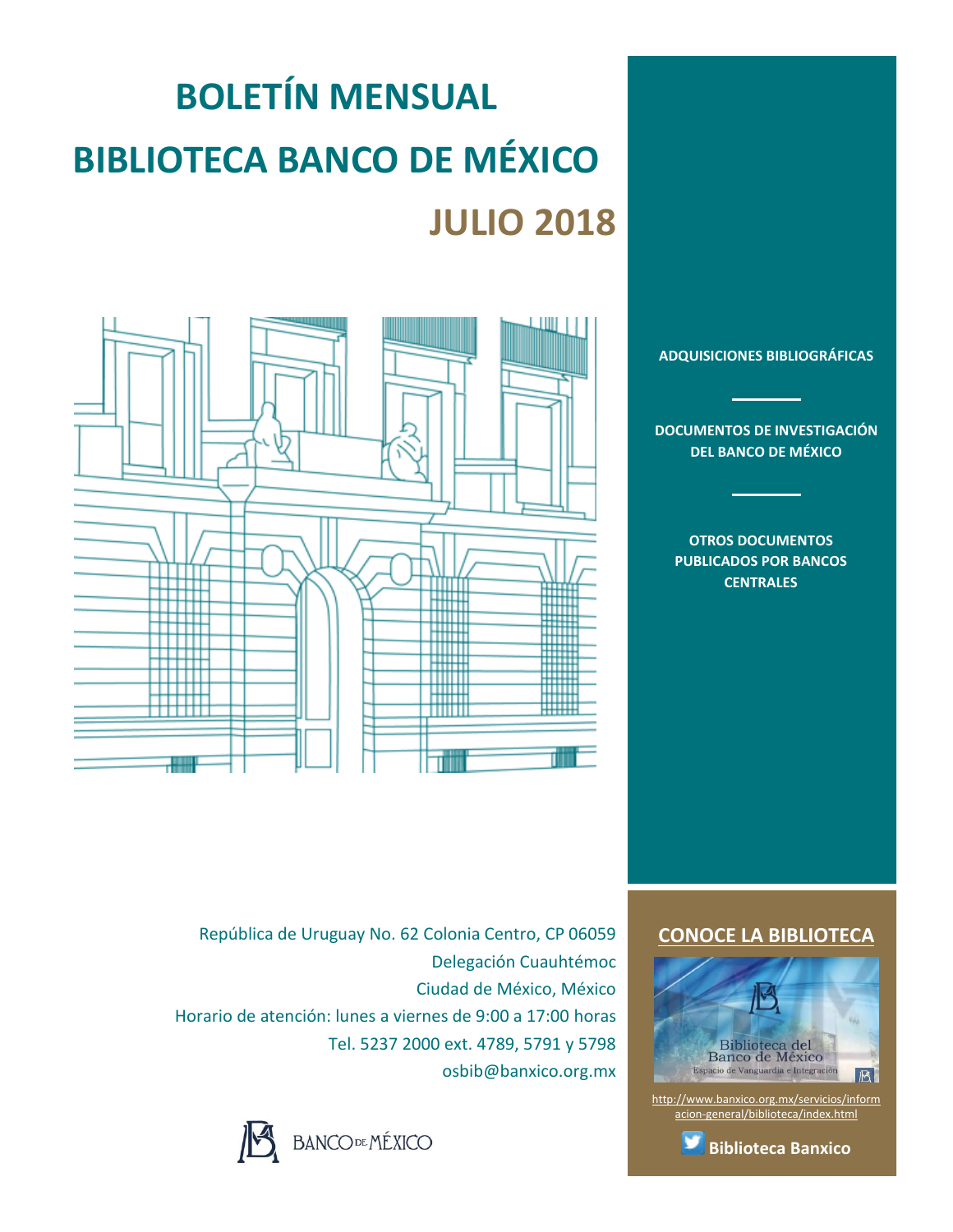<span id="page-1-0"></span>

| <b>ADQUISICIONES BIBLIOGRÁFICAS</b> |                                         |                                                                                   |
|-------------------------------------|-----------------------------------------|-----------------------------------------------------------------------------------|
| <b>ECONOMÍA Y FINANZAS</b>          |                                         |                                                                                   |
| Principles of public finance        | Payday lending : global growth of the   |                                                                                   |
| 2017                                | high-cost credit market                 |                                                                                   |
| <b>Toshihiro Ihori</b>              | 2014                                    |                                                                                   |
|                                     | Carl Packman                            |                                                                                   |
| Mainstreaming unpaid work: time-    |                                         |                                                                                   |
| use data in developing policies     | <b>Deliberating American monetary</b>   |                                                                                   |
| 2017                                | policy : a textual analysis             |                                                                                   |
| Indira Hirway                       | 2013                                    |                                                                                   |
|                                     | Cheryl Schonhardt-Bailey                |                                                                                   |
| The Econometrics of multi-          |                                         |                                                                                   |
| dimensional panels : theory and     | Popes & bankers : a cultural history of | <b>ADQUISICIONES BIBLIOGRÁFICAS</b>                                               |
| applications                        | credit and debit from Aristotle to AIG  |                                                                                   |
| 2017                                | 2010                                    |                                                                                   |
| Laszlo Matyas                       | Jack Cashill                            | <b>DOCUMENTOS DE INVESTIGACIÓN</b>                                                |
|                                     |                                         | <b>DEL BANCO DE MÉXICO</b>                                                        |
| The Cultural history of money and   | Financing innovation in the United      |                                                                                   |
| credit : a global perspective       | States, 1870 to the present             |                                                                                   |
| 2016                                | 2007                                    |                                                                                   |
| Chia Yin Hsu                        | Naomi R. Lamoreaux                      | <b>OTROS DOCUMENTOS</b>                                                           |
| Thomas M. Luckett                   | Kenneth L. Sokoloff                     | <b>PUBLICADOS POR BANCOS</b><br><b>CENTRALES</b>                                  |
| Erika Vause                         |                                         |                                                                                   |
|                                     | Financing the American dream : a        |                                                                                   |
| Devising consumption : cultural     | cultural history of consumer credit     |                                                                                   |
| economies of insurance, credit and  | 1999                                    |                                                                                   |
| spending                            | Lendol Calder                           |                                                                                   |
| 2015                                |                                         |                                                                                   |
| Liz Mcfall                          |                                         |                                                                                   |
|                                     |                                         |                                                                                   |
| Economic theory of bank credit      |                                         |                                                                                   |
| L. Albert Hahn                      |                                         |                                                                                   |
|                                     |                                         |                                                                                   |
| <b>CIENCIAS DE LA COMPUTACIÓN</b>   |                                         |                                                                                   |
| Cyber insecurity: navigating the    |                                         |                                                                                   |
| perils of the next information age  |                                         |                                                                                   |
| 2016                                |                                         | <b>CONOCE LA BIBLIOTECA</b>                                                       |
| Richard M. Harrison                 |                                         |                                                                                   |
| <b>Trey Herr</b>                    |                                         |                                                                                   |
|                                     |                                         |                                                                                   |
|                                     |                                         |                                                                                   |
|                                     | <b>CONSULTA EL CATÁLOGO DE LA</b>       | Biblioteca del<br>Banco de México                                                 |
|                                     | <b>BIBLIOTECA</b>                       | Espacio de Vanguardia e Integración<br>B                                          |
|                                     |                                         | http://www.banxico.org.mx/servicios/infor<br>macion-general/biblioteca/index.html |
|                                     |                                         |                                                                                   |
|                                     |                                         | <b>Biblioteca Banxico</b>                                                         |
|                                     |                                         |                                                                                   |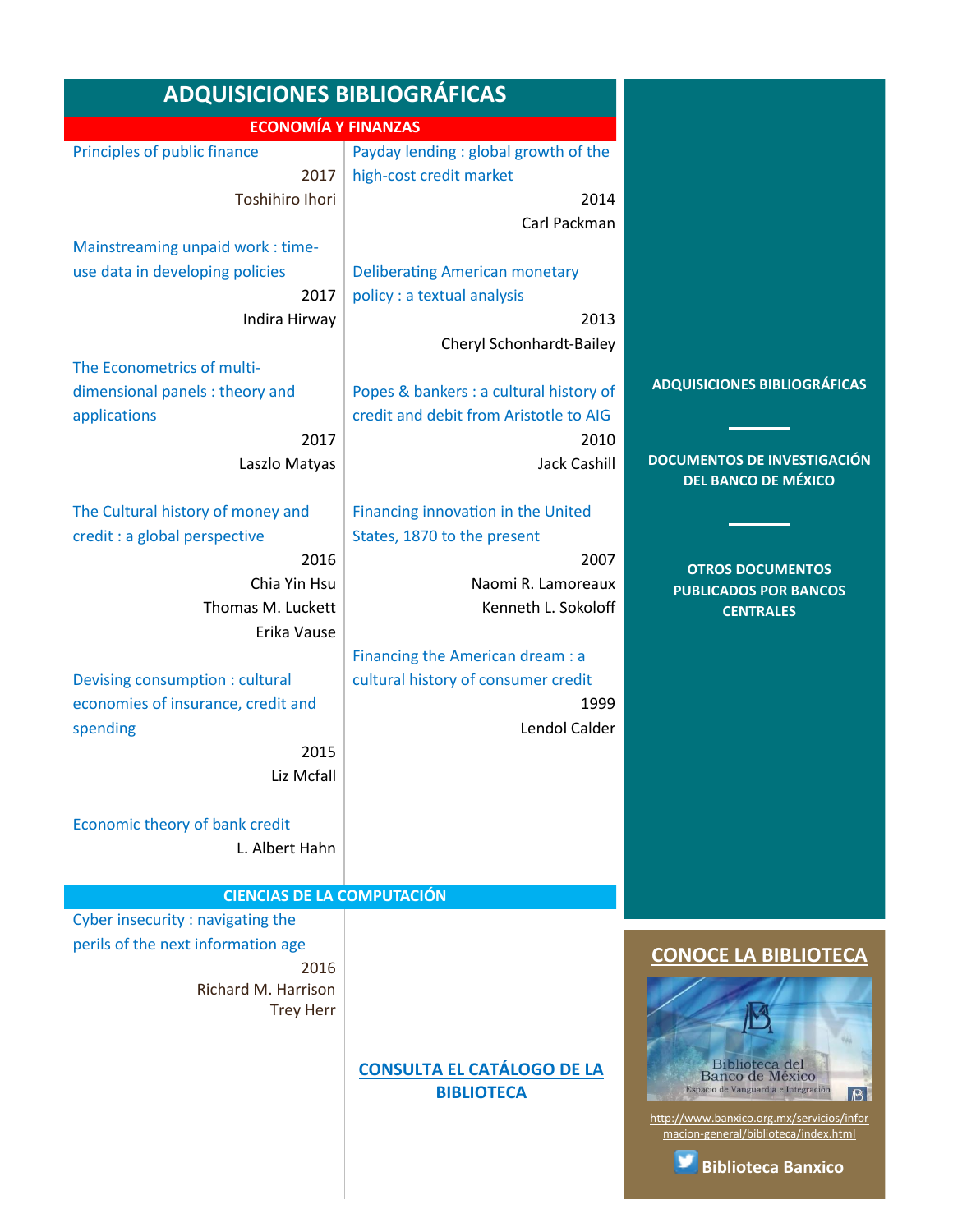<span id="page-2-0"></span>[Do heterogeneous countries](#page-10-0)  [respond differently to oil price](#page-10-0)  [shocks?](#page-10-0)

2018-09

Santiago Guerrero-Escobar Gerardo Hernández del Valle Marco A. Hernandez Vega

[La duración en el mercado de](#page-10-1)  [vivienda nueva en México](#page-10-1)

> 2018-08 Carolina Rodríguez Zamora Alejandro Morales Ramírez

[Determinants of FDI Attraction in](#page-11-0)  [the Manufacturing Sector in](#page-11-0)  [Mexico, 1999-2015](#page-11-0)

2018-07

Felipe J. Fonseca Irving Llamosas Rosas

[Nowcasting del PIB de México](#page-11-1)  [usando modelos de factores y](#page-11-1)  [ecuaciones puente](#page-11-1)

> 2018-06 Oscar de Jesús Gálvez Soriano

**[ADQUISICIONES BIBLIOGRÁFICAS](#page-1-0)**

**[DOCUMENTOS DE INVESTIGACIÓN](#page-2-0)  [DEL BANCO DE](#page-2-0) MÉXICO**

> **[OTROS DOCUMENTOS](#page-3-0)  [PUBLICADOS POR BANCOS](#page-3-0)  [CENTRALES](#page-3-0)**

**[CONOCE LA BIBLIOTECA](http://www.banxico.org.mx/servicios/informacion-general/biblioteca/index.html)**



[http://www.banxico.org.mx/servicios/infor](http://www.banxico.org.mx/servicios/informacion-general/biblioteca/index.html) [macion-general/biblioteca/index.html](http://www.banxico.org.mx/servicios/informacion-general/biblioteca/index.html)

# **[VER DOCUMENTOS DE](http://www.banxico.org.mx/viewers/JSP/docsInvestigacionAnio_es.jsp?static=y)  [INVESTIGACIÓN ANTERIORES](http://www.banxico.org.mx/viewers/JSP/docsInvestigacionAnio_es.jsp?static=y)**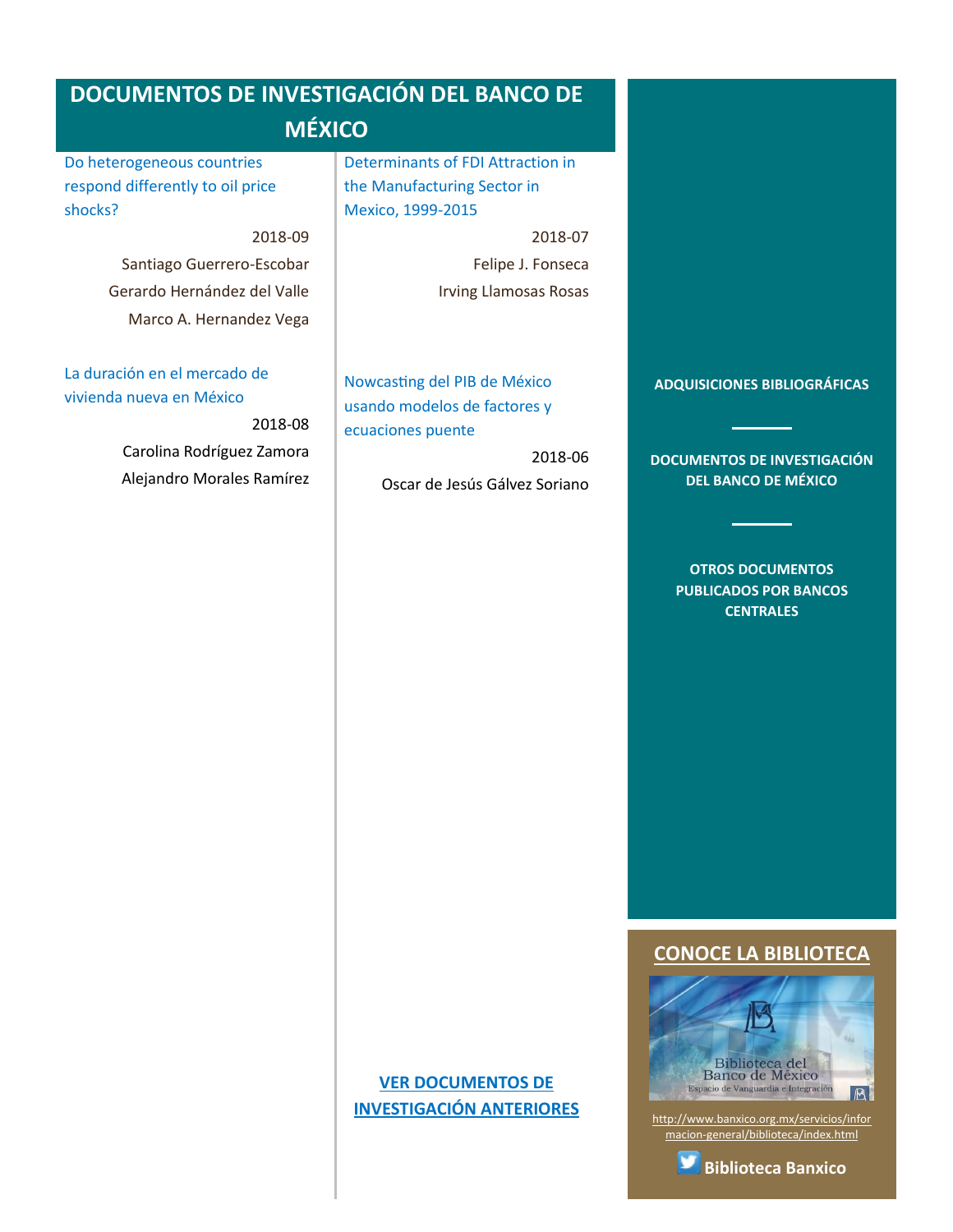#### <span id="page-3-0"></span>**OTROS DOCUMENTOS PUBLICADOS POR BANCOS CENTRALES** [Testing the systemic risk differences in](#page-12-0)  [banks](#page-12-0) 2018 Esa Jokivuolle Radu Tunaru Davide Vioto [The nature of household labor income](#page-12-1)  [risk](#page-12-1) 2018 Seth Pruitt Nicholas Turner [The origins of aggregate fluctuations in a](#page-12-2)  [credit network economy](#page-12-2) 2018 Levent Altinoglu [Fiscal consolidation in a low-inflation](#page-12-3)  [environment: pay cuts versus lost jobs](#page-12-3) 2018 Guilherme Bandeira Evi Pappa Rana Sajedi Eugenia Vella [Labor tax reforms, cross-country](#page-13-1)  [coordination, and the monetary policy](#page-13-1)  [stance in the euro area: a structural](#page-13-1)  [model-based approach](#page-13-1) 2018 Pascal Jacquinot Matija Lozej Massimiliano Pisani [Optimal monetary policy and fiscal policy](#page-13-2)  [interaction in a non-Ricardian economy](#page-13-2) 2018 Massimiliano Rigon Francesco Zanetti [Sovereign default and monetary policy](#page-13-3)  [tradeoffs](#page-13-3) 2018 Huixin Bi Eric M. Leeper Campbell Leith [Independent central banks and the](#page-13-4)  [interplay between monetary and fiscal](#page-13-4)  [policy](#page-13-4) **[ADQUISICIONES BIBLIOGRÁFICAS](#page-1-0) [DOCUMENTOS DE INVESTIGACIÓN](#page-2-0)  [DEL BANCO DE MÉXICO](#page-2-0) [OTROS DOCUMENTOS](#page-3-0)  [PUBLICADOS POR BANCOS](#page-3-0)  [CENTRALES](#page-3-0)**

[Should the ECB Coordinate EMU fiscal](#page-12-4)  [policies?](#page-12-4)

> 2018 Tatiana Kirsanova Celsa Machado Ana Paula Ribeiro

[Tracking monetary-fiscal interactions](#page-12-5)  [across time and space](#page-12-5) 2018

> Michal Franta Jan Libich Petr Stehlík

[Monetary and fiscal policy interactions](#page-13-0)  [and the labor market](#page-13-0)

> 2018 Frank Smets

[The costs of trade protectionism:](#page-13-5)  [evidence from Spanish firms and non](#page-13-5)[tariff measures](#page-13-5)

2018 Dmitri Kirpichev Enrique Moral-Benito

Athanasios Orphanides

2018

[Identifying oil price shocks and their](#page-14-0)  [consequences: the role of expectations in](#page-14-0)  [the crude oil market](#page-14-0)

2018 Takuji Fueki Hiroka Higashi Naoto Higashio Jouchi Nakajima Shinsuke Ohyama Yoichiro Tamanyu

# **[CONOCE LA BIBLIOTECA](http://www.banxico.org.mx/servicios/informacion-general/biblioteca/index.html)**



[http://www.banxico.org.mx/servicios/infor](http://www.banxico.org.mx/servicios/informacion-general/biblioteca/index.html) [macion-general/biblioteca/index.html](http://www.banxico.org.mx/servicios/informacion-general/biblioteca/index.html)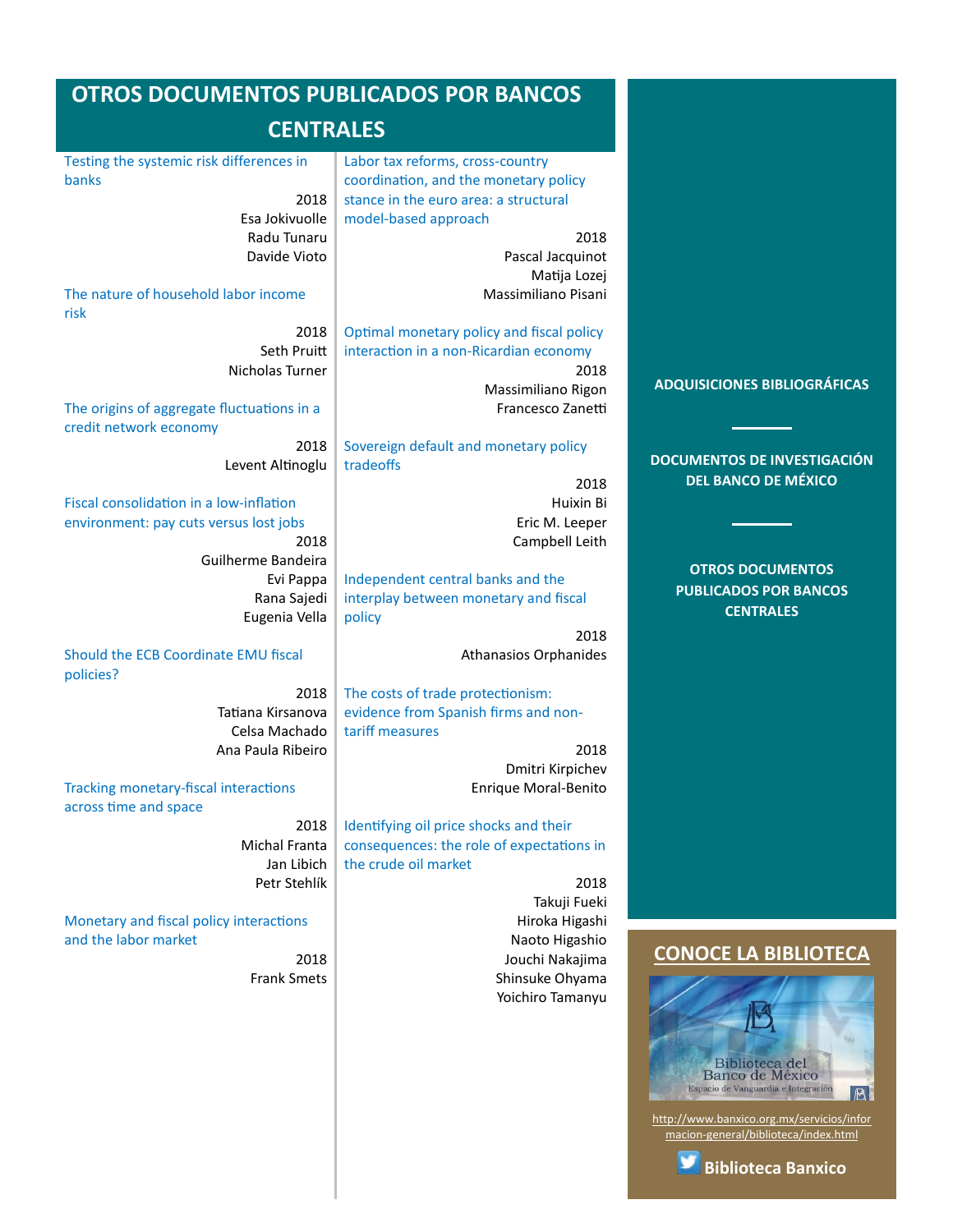**ECONOMÍA Y FINANZAS**



<span id="page-4-0"></span>Principles of public finance Toshihiro Ihori Springer, 2017 **Clasificación: 336 I25**

# [Solicítalo aquí](mailto:osbib@banxico.org.mx?subject=+Solicito%20el%20siguiente%20material&body=Solicito%20en%20préstamo%20el%20siguiente%20título%20%22Principles%20of%20public%20finance%22%20con%20clasificación%20336%20I25)

#### Resumen:

This textbook equips instructors and students with an overview of the existing literature so that the latter can attain an overall understanding of macroeconomic and microeconomic public finance. The literature on public finance has grown dramatically with theoretical studies and empirical analysis, and much of the focus has been on macroeconomic effects of public services. The standard textbook offerings, however, are mainly restricted to microeconomic topics of public finance. This text intends to fill this gap by presenting a theoretical-based, comprehensive explanation of public finance. Particular emphasis is directed at developing tools that can be applied theoretically and empirically to clarify essential economic concerns in the current public sector in advanced countries, including Japan. Such concerns include the macroeconomic effect of fiscal policy, the dependence on bonds for covering government deficits, and social security reform. The main text explains the standard concepts of public finance, and the appendix offers various advanced topics. The material will facilitate an understanding of how to investigate changes in the public sector, interpret results, and basically do research on fiscal policy. The textbook will be of value to a broad range of course offerings, including those generally focused on fiscal policy, on social security reform and on tax reform.

> <span id="page-4-1"></span>Mainstreaming unpaid work : time-use data in developing policies

edited by Indira Hirway Oxford University, 2017 **Clasificación: 331.133 M225**

[Solicítalo aquí](mailto:osbib@banxico.org.mx?subject=+Solicito%20el%20siguiente%20material&body=Solicito%20en%20préstamo%20el%20siguiente%20título%20%22Mainstreaming%20unpaid%20work%22%20con%20clasificación%20331.133%20M225)

#### Resumen:

**Mainstreaming Ilnnaid Work** 

Unpaid work, across the world, is an area that has generally been neglected by economists as well as development actors. Yet the amount of unpaid work done and the manner in which its burden is distributed have important implications for the wellbeing of individuals and households, as well as for any economys growth and dynamism. This book establishes that there is an urgent need to measure unpaid work and incorporate it in analysing the critical concerns of an economy. As a first step, it focuses on gathering quality statistics and methodologies required to conduct timeuse surveys in moving towards integrating unpaid work in policymaking. Assessing various time-use surveys from the global South Asia Pacific, Latin America, and Africa the book moves on to address critical socioeconomic concerns such as poverty alleviation, employment, gender equality, womens empowerment, as also the overall well-being and development of a nation. With in-depth theoretical foundations and empirical analysis, it builds the case for aggregating quality time-use data for sustainable development of the global South.

**[ADQUISICIONES BIBLIOGRÁFICAS](#page-1-0)**

**[DOCUMENTOS DE INVESTIGACIÓN](#page-2-0)  [DEL BANCO DE MÉXICO](#page-2-0)**

> **[OTROS DOCUMENTOS](#page-3-0)  [PUBLICADOS POR BANCOS](#page-3-0)  [CENTRALES](#page-3-0)**

# **[CONOCE LA BIBLIOTECA](http://www.banxico.org.mx/servicios/informacion-general/biblioteca/index.html)**



[http://www.banxico.org.mx/servicios/infor](http://www.banxico.org.mx/servicios/informacion-general/biblioteca/index.html) [macion-general/biblioteca/index.html](http://www.banxico.org.mx/servicios/informacion-general/biblioteca/index.html)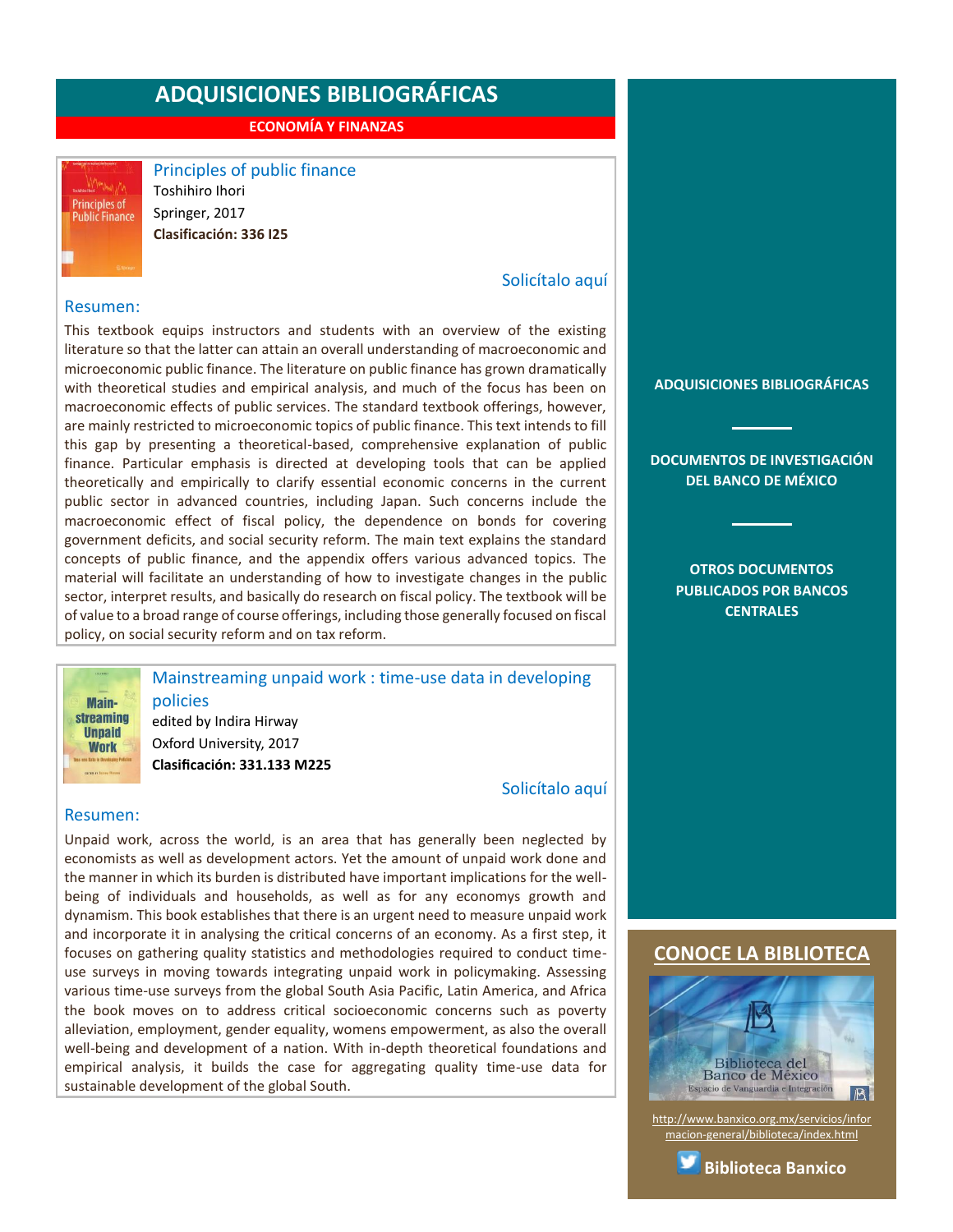**ECONOMÍA Y FINANZAS**



<span id="page-5-0"></span>The Econometrics of multi-dimensional panels : theory and applications Laszlo Matyas editor Springer, 2017 **Clasificación: 330.015195 E1956**

# [Solicítalo aquí](mailto:osbib@banxico.org.mx?subject=+Solicito%20el%20siguiente%20material&body=Solicito%20en%20préstamo%20el%20siguiente%20título%20%22The%20Econometrics%20of%20multi-dimensional%20panels%22%20con%20clasificación%20330.015195%20E1956)

#### Resumen:

This book presents the econometric foundations and applications of multi-dimensional panels, including modern methods of big data analysis. The last two decades or so, the use of panel data has become a standard in many areas of economic analysis. The available models formulations became more complex, the estimation and hypothesis testing methods more sophisticated. The interaction between economics and econometrics resulted in a huge publication output, deepening and widening immensely our knowledge and understanding in both. The traditional panel data, by nature, are two-dimensional. Lately, however, as part of the big data revolution, there has been a rapid emergence of three, four and even higher dimensional panel data sets. This book is aimed at filling this widening gap. The first theoretical part of the volume is providing the econometric foundations to deal with these new highdimensional panel data sets. It not only synthesizes our current knowledge, but mostly, presents new research results. The second empirical part of the book provides insight into the most relevant applications in this area.



<span id="page-5-1"></span>The cultural history of money and credit : a global perspective

edited by Chia Yin Hsu, Thomas M. Luckett, Erika Vause Lexington Books, 2016 **Clasificación: 332.49034 C968**

### [Solicítalo aquí](mailto:osbib@banxico.org.mx?subject=+Solicito%20el%20siguiente%20material&body=Solicito%20en%20préstamo%20el%20siguiente%20título%20%22The%20cultural%20history%20of%20money%20and%20credit%22%20con%20clasificación%20332.49034%20C968)

#### Resumen:

In the wake of the financial crisis in 2008, historians have turned with renewed urgency to understanding the economic dimension of historical change. In this collection, nine scholars present original research into the historical development of money and credit during the nineteenth and twentieth centuries and explore the social and cultural significance of financial phenomena from a global perspective. The first section of the volume, "Creditworthiness and Credit Risks", examines microfinancial markets in South India and Sri Lanka, Brazil, and the United States, in which access to credit depended largely on reputation, while larger investors showed a strong interest in policing economic behavior and encouraging thrift among market participants. The second section, "The Loan Market and the State", concerns attempts by national governments to regulate the lending activities of merchants and banks for social ends, from the liberal regime of nineteenth-century Switzerland to the far more statist policies of post-revolutionary Mexico, and U.S. legislation that strove to eliminate discrimination in lending. The third section, "Money, Commercial Exchange, and Global Connections", focuses on colonial and semicolonial societies in the Philippines, China, and Zimbabwe, where currency reform and the development of organized financial markets engendered conflict over competing models of economic development, often pitting the colony against the metropole.

**[ADQUISICIONES BIBLIOGRÁFICAS](#page-1-0)**

**[DOCUMENTOS DE INVESTIGACIÓN](#page-2-0)  [DEL BANCO DE MÉXICO](#page-2-0)**

> **[OTROS DOCUMENTOS](#page-3-0)  [PUBLICADOS POR BANCOS](#page-3-0)  [CENTRALES](#page-3-0)**

### **[CONOCE LA BIBLIOTECA](http://www.banxico.org.mx/servicios/informacion-general/biblioteca/index.html)**



[http://www.banxico.org.mx/servicios/infor](http://www.banxico.org.mx/servicios/informacion-general/biblioteca/index.html) [macion-general/biblioteca/index.html](http://www.banxico.org.mx/servicios/informacion-general/biblioteca/index.html)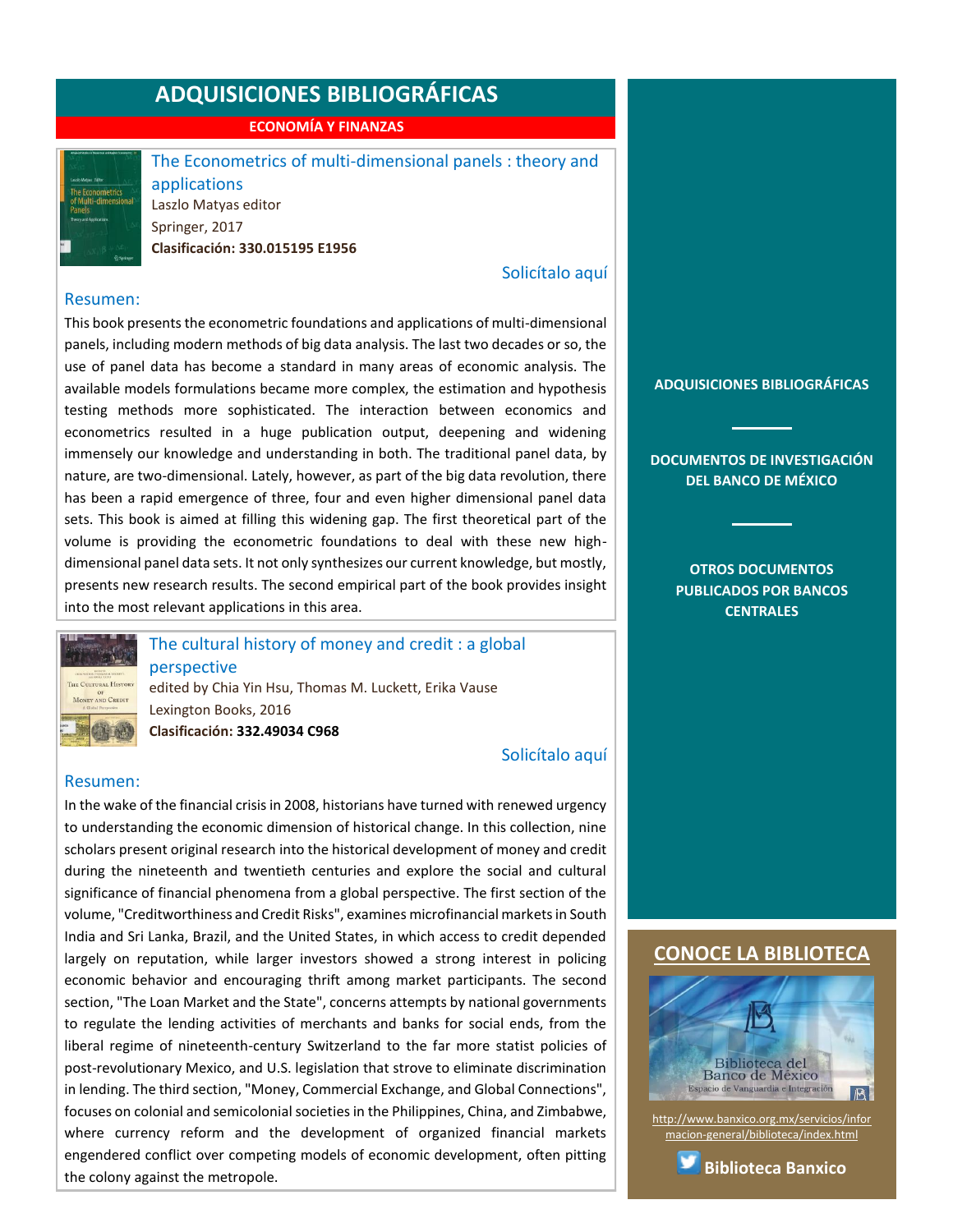**ECONOMÍA Y FINANZAS**



<span id="page-6-0"></span>Devising consumption : cultural economies of insurance, credit and spending Liz Mcfall Routledge, 2015 **Clasificación: 332.175086942 M143**

# [Solicítalo aquí](mailto:osbib@banxico.org.mx?subject=+Solicito%20el%20siguiente%20material&body=Solicito%20en%20préstamo%20el%20siguiente%20título%20%22Devising%20consumption%22%20con%20clasificación%20332.175086942%20M143)

#### Resumen:

The book explores the vital role played by the financial service industries in enabling the poor to consume over the last hundred and fifty years. Spending requires means, but these industries offered something else as well – they offered practical marketing devices that captured, captivated and enticed poor consumers. Consumption and consumer markets depend on such devices but their role has been poorly understood both in the social sciences and in business studies and marketing. While the analysis of consumption and markets has been carved up between academics and practitioners who have been interested in either their social and cultural life or their economic and commercial organisation, consumption continues to be driven by their combination. Devising consumption requires practical mixtures of commerce and art whether the product is an insurance policy or the next gadget in the internet of things. By making the case for a pragmatic understanding of how ordinary, everyday consumption is orchestrated, the book offers an alternative to orthodox approaches, which should appeal to interdisciplinary audiences interested in questions about how markets work and why it matters.



## <span id="page-6-1"></span>Economic theory of bank credit

L. Albert Hahn ; translated by Clemens Matt ; introduction by Harald Hagemann Oxford University, 2015

**Clasificación: 332.7 H148a**

#### [Solicítalo aquí](mailto:osbib@banxico.org.mx?subject=+Solicito%20el%20siguiente%20material&body=Solicito%20en%20préstamo%20el%20siguiente%20título%20%22Economic%20theory%20of%20bank%20credit%22%20con%20clasificación%20332.7%20H148a)

#### Resumen:

L. Albert Hahn published the first edition of the Economic Theory of Bank Credit in 1920 and a radically revised third edition in 1930. Economic Theory of Bank Credit is a clear exposition of a theory of credit and stands in the tradition of Harley Withers, Henry Macleod, and Knut Wicksell. A theory of credit recognizes that banks are not only intermediaries of savings but in fact create money themselves. This idea is paired with a detailed account of the technical processes of the banking sector. In Part Two, Hahn provides an economic account of the effects of credit creation on the economy: banks vary their credit creation activity for various reasons and cause fluctuations in overall economic activity. Hahn therefore develops a monetary theory of the business cycle in the spirit of Schumpeter. The first and third editions draw different conclusions about central bank policy. The first edition is optimistic that an ever-lasting boom could be achieved, whilst the third edition sees the core function of central bank policy as smoothing economic fluctuations. This edition, translated into English for the first time, enables the reader to revisit this classic contribution to monetary theory. It features a complete translation of the first edition, key elements of the third edition, and a new introduction by Professor Harald Hagemann.

**[ADQUISICIONES BIBLIOGRÁFICAS](#page-1-0)**

**[DOCUMENTOS DE INVESTIGACIÓN](#page-2-0)  [DEL BANCO DE MÉXICO](#page-2-0)**

> **[OTROS DOCUMENTOS](#page-3-0)  [PUBLICADOS POR BANCOS](#page-3-0)  [CENTRALES](#page-3-0)**

# **[CONOCE LA BIBLIOTECA](http://www.banxico.org.mx/servicios/informacion-general/biblioteca/index.html)**



[http://www.banxico.org.mx/servicios/infor](http://www.banxico.org.mx/servicios/informacion-general/biblioteca/index.html) [macion-general/biblioteca/index.html](http://www.banxico.org.mx/servicios/informacion-general/biblioteca/index.html)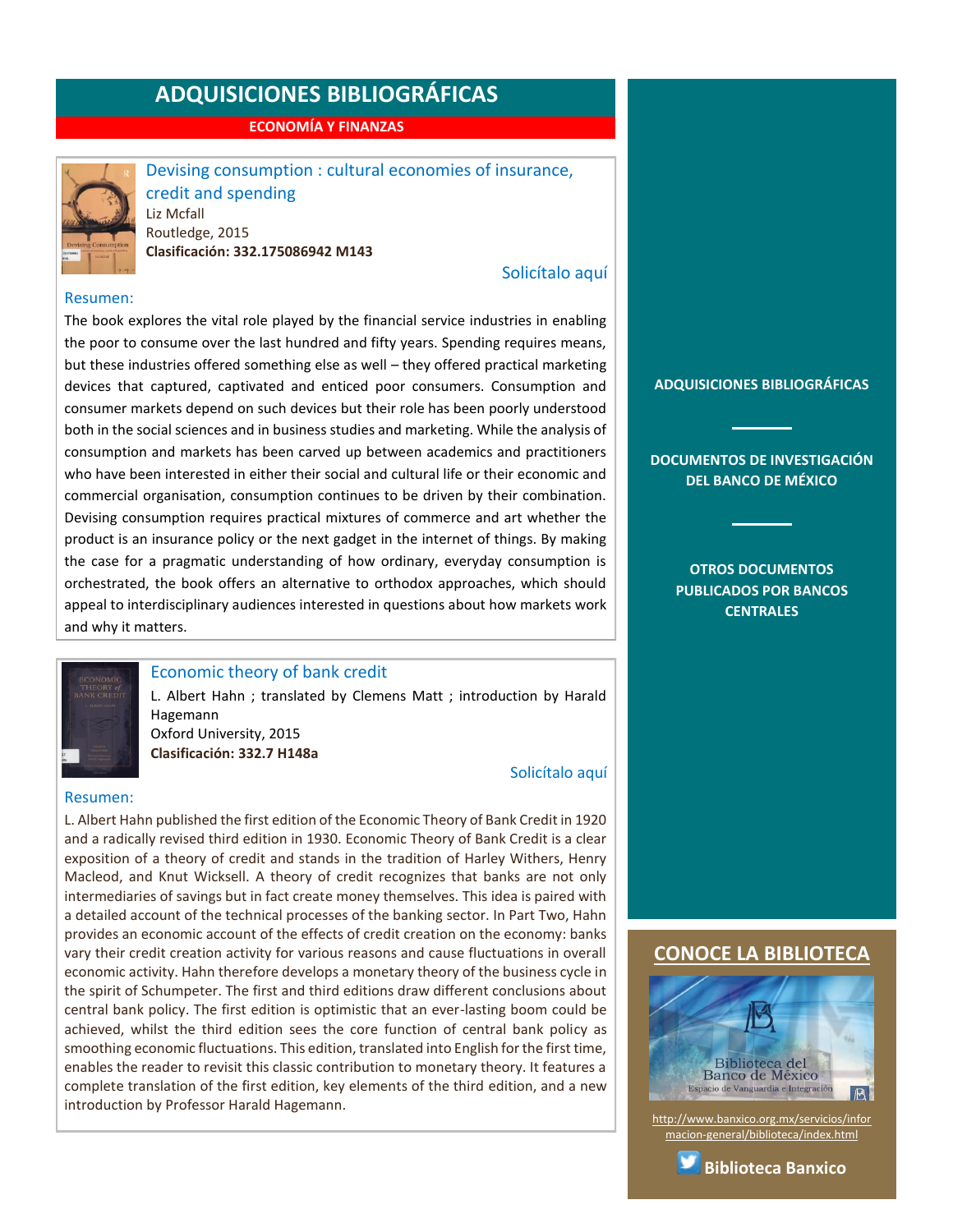**ECONOMÍA Y FINANZAS**



#### <span id="page-7-0"></span>Payday lending : global growth of the high-cost credit

market Carl Packman Palgrave Pivot, 2014 **Clasificación: 332.743 P119**

#### [Solicítalo aquí](mailto:osbib@banxico.org.mx?subject=+Solicito%20el%20siguiente%20material&body=Solicito%20en%20préstamo%20el%20siguiente%20título%20%22Payday%20lending%22%20con%20clasificación%20332.743%20P119)

#### Resumen:

Payday Lending looks at the growth of the high cost credit industry from the early payday lending industry in the early 1990s to its development in the US as a highly profitable industry around the world.



# <span id="page-7-1"></span>Deliberating American monetary policy : a textual analysis

Cheryl Schonhardt-Bailey ; with assistance and advice from Andrew Bailey MIT, 2013

**Clasificación: 339.530973 S371**

### [Solicítalo aquí](mailto:osbib@banxico.org.mx?subject=+Solicito%20el%20siguiente%20material&body=Solicito%20en%20préstamo%20el%20siguiente%20título%20%22Deliberating%20American%20monetary%20policy%22%20con%20clasificación%20339.530973%20S371)

#### Resumen:

American monetary policy is formulated by the Federal Reserve and overseen by Congress. Both policy making and oversight are deliberative processes, although the effect of this deliberation has been difficult to quantify. In this book, Cheryl Schonhardt-Bailey provides a systematic examination of deliberation on monetary policy from 1976 to 2008 by the Federal Reserve's Open Market Committee (FOMC) and House and Senate banking committees. Her innovative account employs automated textual analysis software to study the verbatim transcripts of FOMC meetings and congressional hearings; these empirical data are supplemented and supported by in-depth interviews with participants in these deliberations. The automated textual analysis measures the characteristic words, phrases, and arguments of committee members; the interviews offer a way to gauge the extent to which the empirical findings accord with the participants' personal experiences. Analyzing why and under what conditions deliberation matters for monetary policy, the author identifies several strategies of persuasion used by FOMC members, including Paul Volcker's emphasis on policy credibility and efforts to influence economic expectations. Members of Congress, however, constrained by political considerations, show a relative passivity on the details of monetary policy.

**[ADQUISICIONES BIBLIOGRÁFICAS](#page-1-0)**

**[DOCUMENTOS DE INVESTIGACIÓN](#page-2-0)  [DEL BANCO DE MÉXICO](#page-2-0)**

#### **[OTROS DOCUMENTOS](#page-3-0)  [PUBLICADOS POR BANCOS](#page-3-0)  [CENTRALES](#page-3-0)**

### **[CONOCE LA BIBLIOTECA](http://www.banxico.org.mx/servicios/informacion-general/biblioteca/index.html)**



[http://www.banxico.org.mx/servicios/infor](http://www.banxico.org.mx/servicios/informacion-general/biblioteca/index.html) [macion-general/biblioteca/index.html](http://www.banxico.org.mx/servicios/informacion-general/biblioteca/index.html)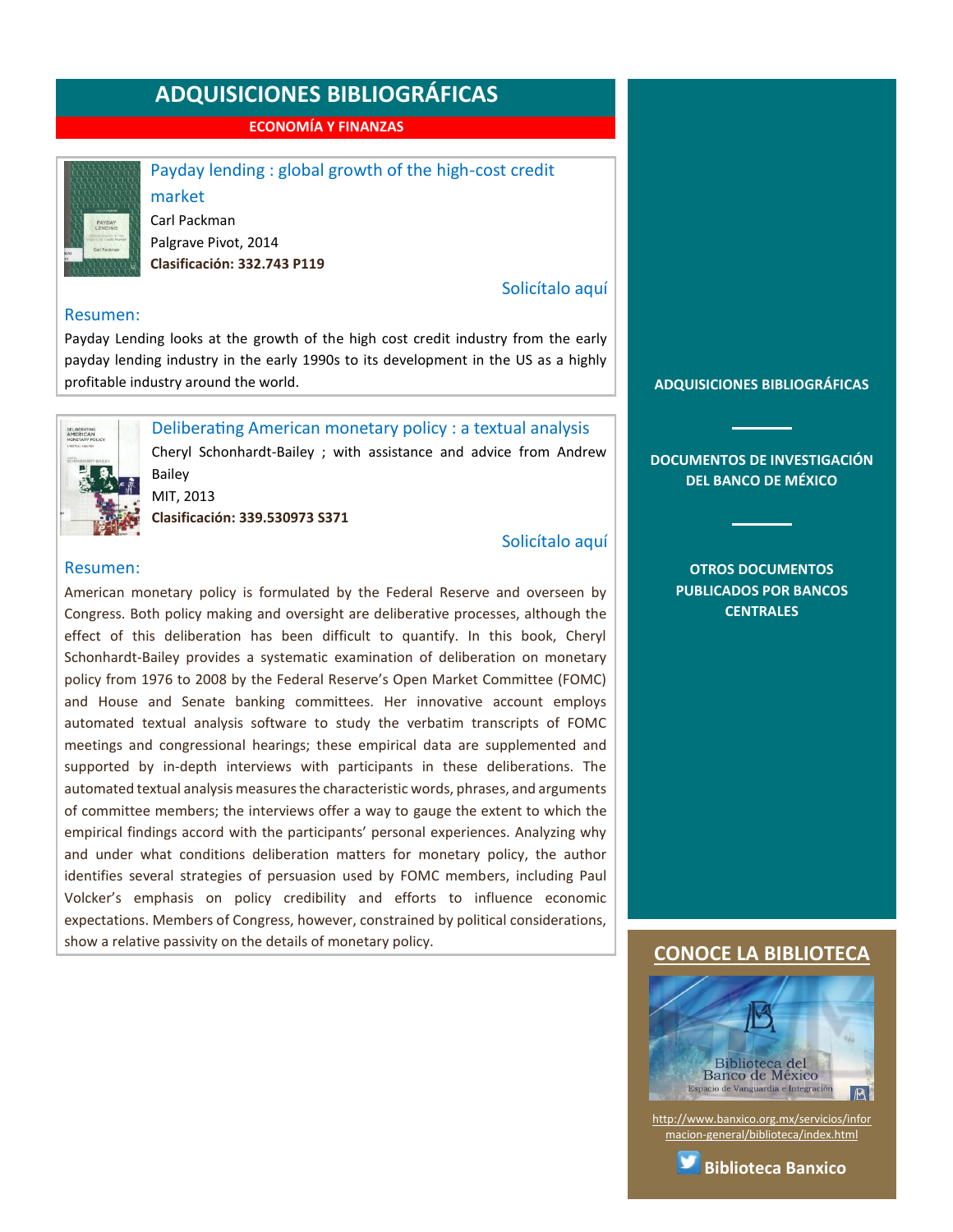**ECONOMÍA Y FINANZAS**



# <span id="page-8-0"></span>Popes & bankers : a cultural history of credit and

# debit from Aristotle to AIG

Jack Cashill Thomas Nelson, 2010 **Clasificación: 332.09 C338**

# [Solicítalo aquí](mailto:osbib@banxico.org.mx?subject=+Solicito%20el%20siguiente%20material&body=Solicito%20en%20préstamo%20el%20siguiente%20título%20%22Popes%20and%20bankers%22%20con%20clasificación%20332.09%20C338)

#### Resumen:

"AMIDST THE WRECKAGE OF FINANCIAL RUIN, PEOPLE ARE LEFT PUZZLING ABOUT HOW IT HAPPENED. WHERE DID ALL THE PROBLEMS BEGIN? For the answer, Jack Cashill, a journalist as shrewd as he is seasoned, looks past the headlines and deep into pages of history and comes back with the goods. From Plato to payday loans, from Aristotle to AIG, from Shakespeare to the Salomon Brothers, from the Medici to Bernie Madoff―in Popes and Bankers Jack Cashill unfurls a fascinating story of credit and debt, usury and "the sordid love of gain". With a dizzying cast of characters, including church officials, gutter loan sharks, and even the Knights Templar, Cashill traces the creative tension between "pious restraint" and "economic ambition" through the annals of human history and illuminates both the dark corners of our past and the dusty corners of our billfolds.



# <span id="page-8-1"></span>Financing innovation in the United States, 1870 to the

present edited by Naomi R. Lamoreaux and Kenneth L. Sokoloff ; with a foreword by William Janeway MIT, 2007

**Clasificación: 338.60410973 F491**

#### [Solicítalo aquí](mailto:osbib@banxico.org.mx?subject=+Solicito%20el%20siguiente%20material&body=Solicito%20en%20préstamo%20el%20siguiente%20título%20%22Financing%20innovation%20in%20the%20United%20States,%201870%20to%20the%20present%22%20con%20clasificación%20338.60410973%20F491)

#### Resumen:

Although technological change is vital for economic growth, the interaction of finance and technological innovation is rarely studied. This pioneering volume examines the ways in which innovation is funded in the United States. In case studies and theoretical discussions, leading economists and economic historians analyze how inventors and technologically creative entrepreneurs have raised funds for their projects at different stages of U.S. economic development, beginning with the post-Civil War period of the Second Industrial Revolution. Their discussions point to intriguing insights about how the nature of the technology may influence its financing and, conversely, how the availability of funds influences technological advances.These studies show that over the long history of American technological advancement, inventors and innovators have shown considerable flexibility in finding ways to finance their work. They have moved to cities to find groups of local investors; they have worked for large firms that could tap the securities market for funds; they have looked to the federal government for research and development funding; and they have been financed by the venture capital industry. The studies make it clear that methods of funding innovation- whether it is in the auto industry or information technology--have important implications for both the direction of technological change and the competitive dynamism of the economy.

**[ADQUISICIONES BIBLIOGRÁFICAS](#page-1-0)**

**[DOCUMENTOS DE INVESTIGACIÓN](#page-2-0)  [DEL BANCO DE MÉXICO](#page-2-0)**

> **[OTROS DOCUMENTOS](#page-3-0)  [PUBLICADOS POR BANCOS](#page-3-0)  [CENTRALES](#page-3-0)**

### **[CONOCE LA BIBLIOTECA](http://www.banxico.org.mx/servicios/informacion-general/biblioteca/index.html)**



[http://www.banxico.org.mx/servicios/infor](http://www.banxico.org.mx/servicios/informacion-general/biblioteca/index.html) [macion-general/biblioteca/index.html](http://www.banxico.org.mx/servicios/informacion-general/biblioteca/index.html)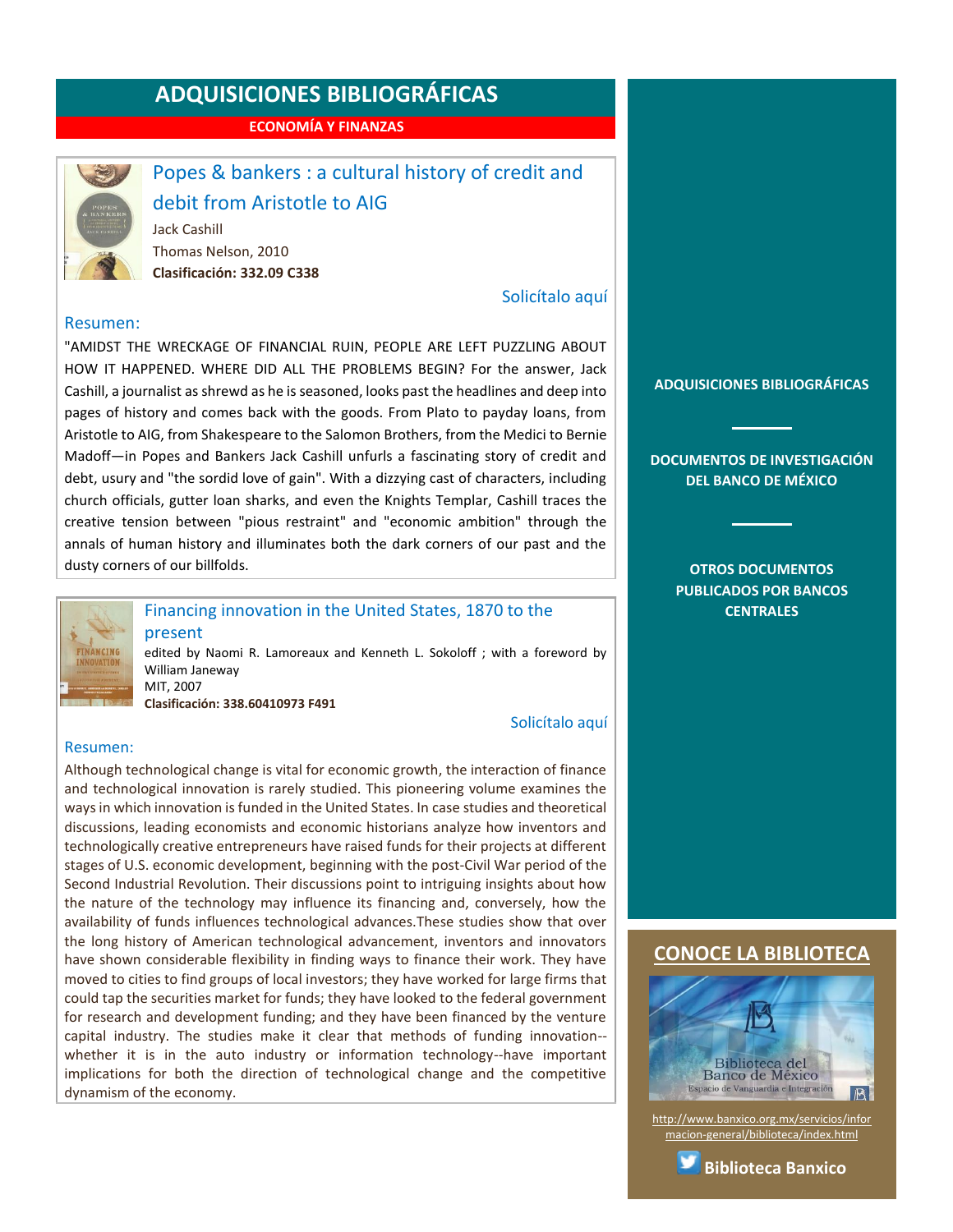**ECONOMÍA Y FINANZAS**



## <span id="page-9-0"></span>Financing the American dream : a cultural history of

consumer credit Lendol Calder Princeton University, 1999 **Clasificación: 332.70973 C146**

#### [Solicítalo aquí](mailto:osbib@banxico.org.mx?subject=+Solicito%20el%20siguiente%20material&body=Solicito%20en%20préstamo%20el%20siguiente%20título%20%22Financing%20the%20American%20dream%22%20con%20clasificación%20332.70973%20C146)

#### Resumen:

Once there was a golden age of American thrift, when citizens lived sensibly within their means and worked hard to stay out of debt. The growing availability of credit in this century, however, has brought those days to an end--undermining traditional moral virtues such as prudence, diligence, and the delay of gratification while encouraging reckless consumerism. Or so we commonly believe. In this engaging and thought-provoking book, Lendol Calder shows that this conception of the past is in fact a myth. Calder presents the first book-length social and cultural history of the rise of consumer credit in America. He focuses on the years between 1890 and 1940, when the legal, institutional, and moral bases of today's consumer credit were established, and in an epilogue takes the story up to the present. He draws on a wide variety of sources--including personal diaries and letters, government and business records, newspapers, advertisements, movies, and the words of such figures as Benjamin Franklin, Mark Twain, and P. T. Barnum--to show that debt has always been with us. He vigorously challenges the idea that consumer credit has eroded traditional values. Instead, he argues, monthly payments have imposed strict, externally reinforced disciplines on consumers, making the culture of consumption less a playground for hedonists than an extension of what Max Weber called the "iron cage" of disciplined rationality and hard work. Throughout, Calder keeps in clear view the human face of credit relations. He re-creates the Dickensian world of nineteenth-century pawnbrokers, takes us into the dingy backstairs offices of loan sharks, into small-town shops and New York department stores, and explains who resorted to which types of credit and why.

# **CIENCIAS DE LA COMPUTACIÓN**



# <span id="page-9-1"></span>Cyber insecurity : navigating the perils of the next

information age

edited by Richard M. Harrison and Trey Herr Rowman & Littlefield, 2016 **Clasificación: 364.4 C994**

[Solicítalo aquí](mailto:osbib@banxico.org.mx?subject=+Solicito%20el%20siguiente%20material&body=Solicito%20en%20préstamo%20el%20siguiente%20título%20%22Cyber%20insecurity%22%20con%20clasificación%20364.4%20C994)

#### Resumen:

Growing dependence on cyberspace for commerce, communication, governance, and military operations has left society vulnerable to a multitude of security threats. Mitigating the inherent risks associated with the use of cyberspace poses a series of thorny public policy problems. In this volume, academics, practitioners from both private sector and government, along with former service members come together to highlight sixteen of the most pressing contemporary challenges in cybersecurity, and to offer recommendations for the future. As internet connectivity continues to spread, this book will offer readers greater awareness of the threats of tomorrow and serve to inform public debate into the next information age.

#### **[ADQUISICIONES BIBLIOGRÁFICAS](#page-1-0)**

**[DOCUMENTOS DE INVESTIGACIÓN](#page-2-0)  [DEL BANCO DE MÉXICO](#page-2-0)**

> **[OTROS DOCUMENTOS](#page-3-0)  [PUBLICADOS POR BANCOS](#page-3-0)  [CENTRALES](#page-3-0)**

### **[CONOCE LA BIBLIOTECA](http://www.banxico.org.mx/servicios/informacion-general/biblioteca/index.html)**



[http://www.banxico.org.mx/servicios/infor](http://www.banxico.org.mx/servicios/informacion-general/biblioteca/index.html) [macion-general/biblioteca/index.html](http://www.banxico.org.mx/servicios/informacion-general/biblioteca/index.html)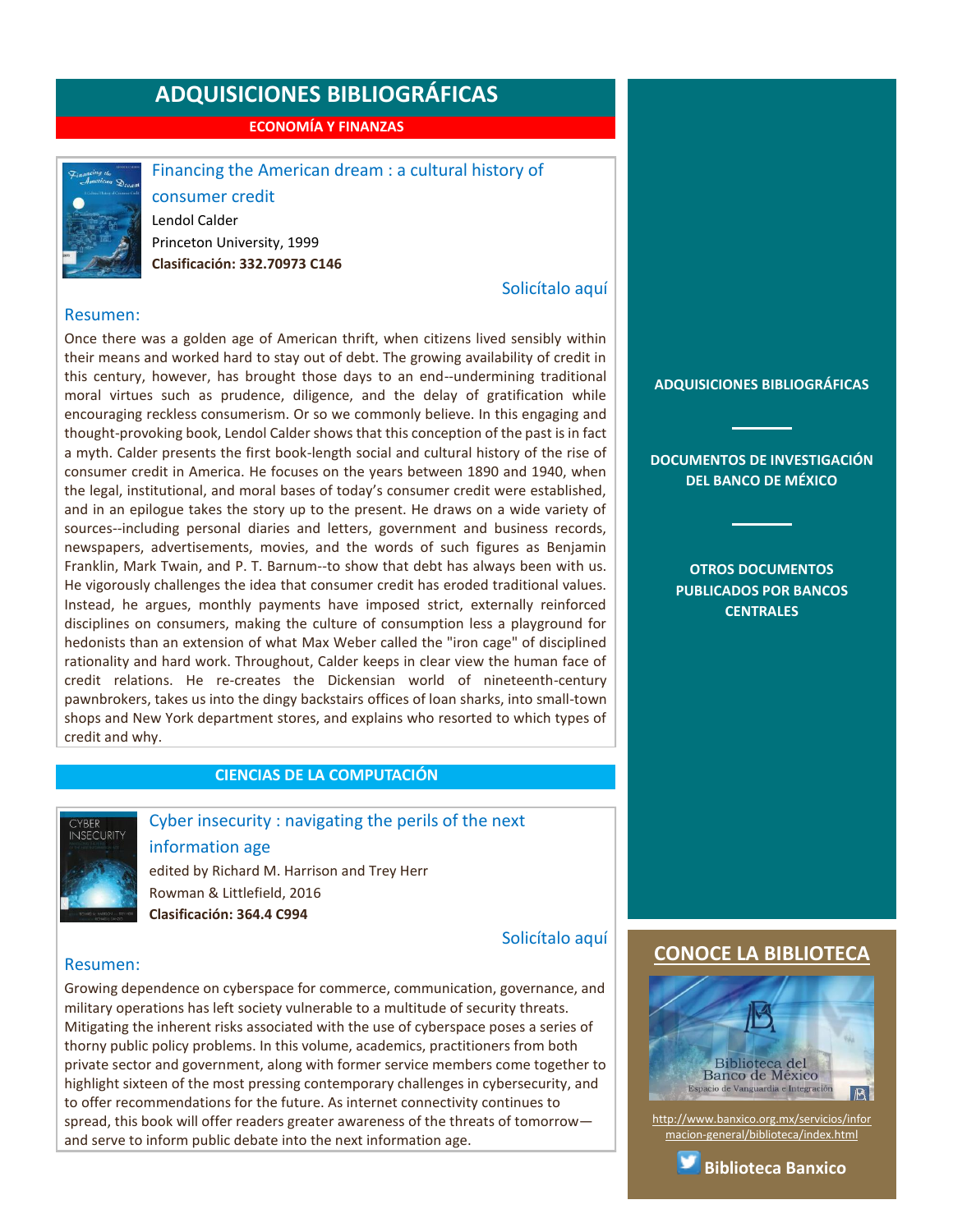

<span id="page-10-0"></span>Do heterogeneous countries respond differently to oil price shocks?

Santiago Guerrero Escobar; Gerardo Hernández del Valle; Marco A. Hernandez Vega

Banco de México, 2018-09

[Descárgalo aquí](http://www.banxico.org.mx/publicaciones-y-discursos/publicaciones/documentos-de-investigacion/banxico/%7B3E2BC30F-0A87-8559-86F5-F2E30659898E%7D.pdf)

# Resumen:

The article studies the macroeconomic impact of oil price changes in 17 highly heterogeneous countries classified in six groups: advanced, emerging, oil producer, non-oil producers, with energy price controls and without energy price controls. The results show that despite analyzed countries differ in several dimensions, most differences regarding oil price shocks impacts can be captured comparing two groups: advanced vs. emerging. Moreover, most of the differences in the way countries react to oil price shocks come from the source of the shock rather than by the group which the countries belong to. Remarkably, there are no significant differences in the response of industrial production between oil and non-oil producer countries. We posit, as potential explanations of the later finding the decline in the energy intensity of the global economy and the degree of trade openness.



# <span id="page-10-1"></span>La duración en el mercado de vivienda nueva en

México Carolina Rodríguez Zamora; Alejandro Morales Ramírez Banco de México, 2018-08

### [Descárgalo aquí](http://www.banxico.org.mx/publicaciones-y-discursos/publicaciones/documentos-de-investigacion/banxico/%7BF93A3BE3-5E9A-5B50-D14B-8B83D8E58DEA%7D.pdf)

#### Resumen:

En el presente artículo estudiamos la duración en el mercado de viviendas nuevas construidas por desarrolladores en México entre 2013 y 2015. En particular, se analiza si las características físicas de la vivienda, el estado donde se localizan, la fecha en que fueron puestas a la venta, el tiempo que tardó la construcción, el precio inicial y el tamaño del desarrollador tienen algún efecto sobre la duración de las viviendas en el mercado. Utilizamos un modelo de análisis de supervivencia de Cox. Los resultados más importantes indican que la probabilidad de que se venda una vivienda entre t y t+1 (hazard rate) decrece con el tiempo y, en general, es menor para las viviendas de mayor tamaño, las que tomaron más tiempo en construirse y las construidas por empresas desarrolladoras pequeñas.

**[ADQUISICIONES BIBLIOGRÁFICAS](#page-1-0)**

**[DOCUMENTOS DE INVESTIGACIÓN](#page-2-0)  [DEL BANCO DE MÉXICO](#page-2-0)**

> **[OTROS DOCUMENTOS](#page-3-0)  [PUBLICADOS POR BANCOS](#page-3-0)  [CENTRALES](#page-3-0)**

# **[CONOCE LA BIBLIOTECA](http://www.banxico.org.mx/servicios/informacion-general/biblioteca/index.html)**



[http://www.banxico.org.mx/servicios/infor](http://www.banxico.org.mx/servicios/informacion-general/biblioteca/index.html) [macion-general/biblioteca/index.html](http://www.banxico.org.mx/servicios/informacion-general/biblioteca/index.html)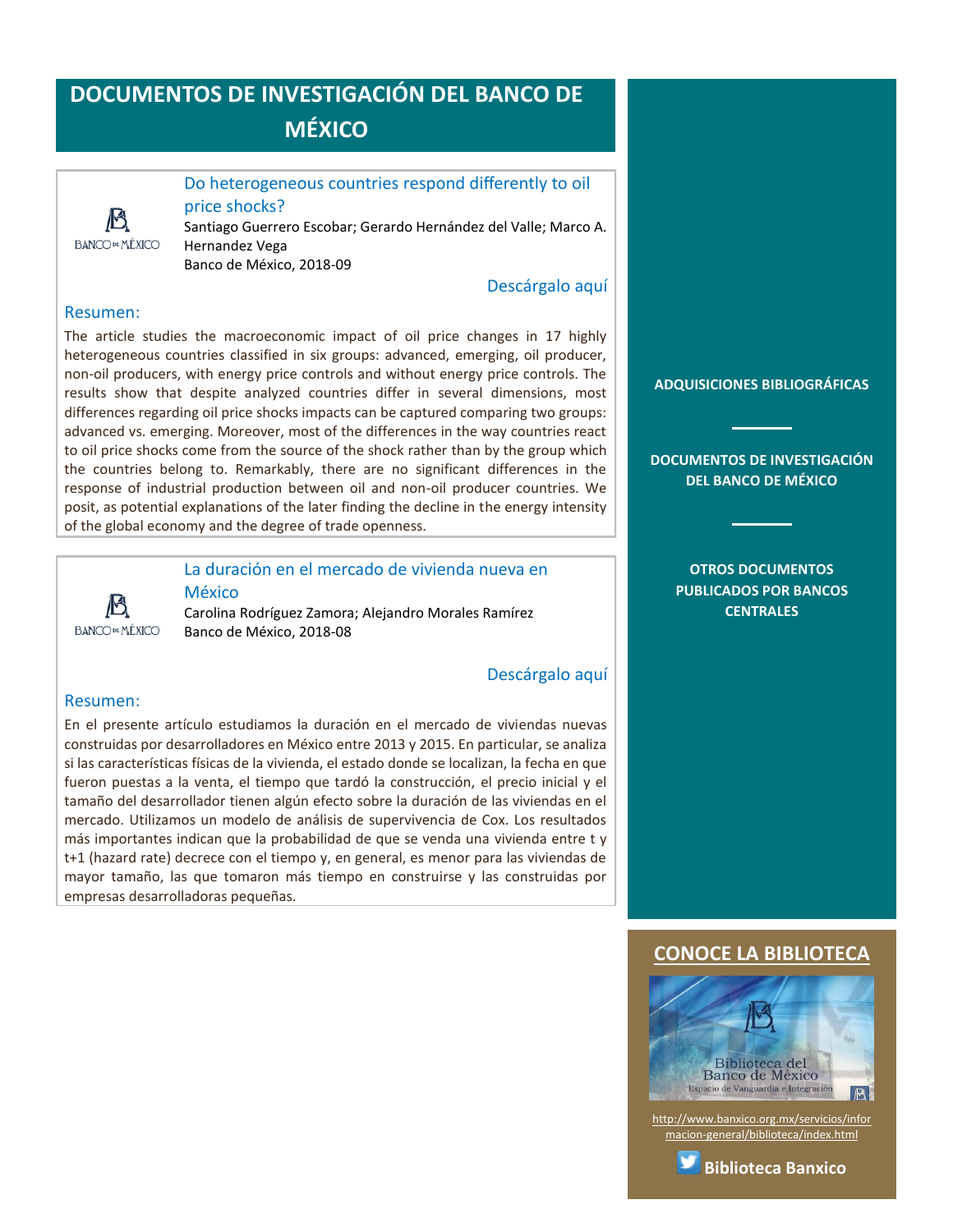### <span id="page-11-0"></span>Determinants of FDI Attraction in the Manufacturing

13 **BANCODE MÉXICO**  Sector in Mexico, 1999 Felipe J. Fonseca; Irving Llamosas Rosas Banco de México, 2018-07

[Descárgalo aquí](http://www.banxico.org.mx/publicaciones-y-discursos/publicaciones/documentos-de-investigacion/banxico/%7B747BAF7C-D00E-F0AC-439A-F38F110C4A2E%7D.pdf)

# Resumen:

Using an up-to-date database that improves the identification of the destination of the Foreign Direct Investment (FDI) among Mexican states and spatial panel econometric models that quantify the potential interactions and spillover effects, we analyze the main characteristics that help understand the regional distribution of manufacturing FDI in Mexico. Our main findings indicate the presence of a positive spatial relationship among states' FDI; for example, a higher investment creates a positive spillover effect on neighboring states' FDI and positive direct and indirect effects of human capital, agglomeration and states' fiscal margin. Based on the results of this research, key implications for public policy oriented to strengthen the FDI reside in increasing the average education level and improving tax revenue of Mexican states.



<span id="page-11-1"></span>Nowcasting del PIB de México usando modelos de factores y ecuaciones puente Oscar de Jesús Gálvez Soriano Banco de México, 2018-06

[Descárgalo aquí](http://www.banxico.org.mx/publicaciones-y-discursos/publicaciones/documentos-de-investigacion/banxico/%7B03BD7B1F-A30F-9CD0-58D0-55BE32F2EAE2%7D.pdf)

### Resumen:

En este documento se evalúan cinco modelos de Nowcasting que pronostican el PIB trimestral de México: un Modelo de Factores Dinámicos (MFD), dos Modelos de Ecuaciones Puente (Bridge Equations; BE) y dos Modelos de Componentes Principales (PCA). Los resultados indican que el promedio de los pronósticos de las BE es estadísticamente mejor que el del resto de los modelos considerados, de acuerdo con la prueba de precisión de pronósticos de Diebold-Mariano (1995). Además, utilizando información en tiempo real, se encuentra que el promedio de las BE es más preciso que la mediana de los pronósticos de los analistas encuestados por Bloomberg y que la mediana de los especialistas que responden la Encuesta de Expectativas del Banco de México.

**[ADQUISICIONES BIBLIOGRÁFICAS](#page-1-0)**

**[DOCUMENTOS DE INVESTIGACIÓN](#page-2-0)  [DEL BANCO DE MÉXICO](#page-2-0)**

> **[OTROS DOCUMENTOS](#page-3-0)  [PUBLICADOS POR BANCOS](#page-3-0)  [CENTRALES](#page-3-0)**

# **[CONOCE LA BIBLIOTECA](http://www.banxico.org.mx/servicios/informacion-general/biblioteca/index.html)**



[http://www.banxico.org.mx/servicios/infor](http://www.banxico.org.mx/servicios/informacion-general/biblioteca/index.html) [macion-general/biblioteca/index.html](http://www.banxico.org.mx/servicios/informacion-general/biblioteca/index.html)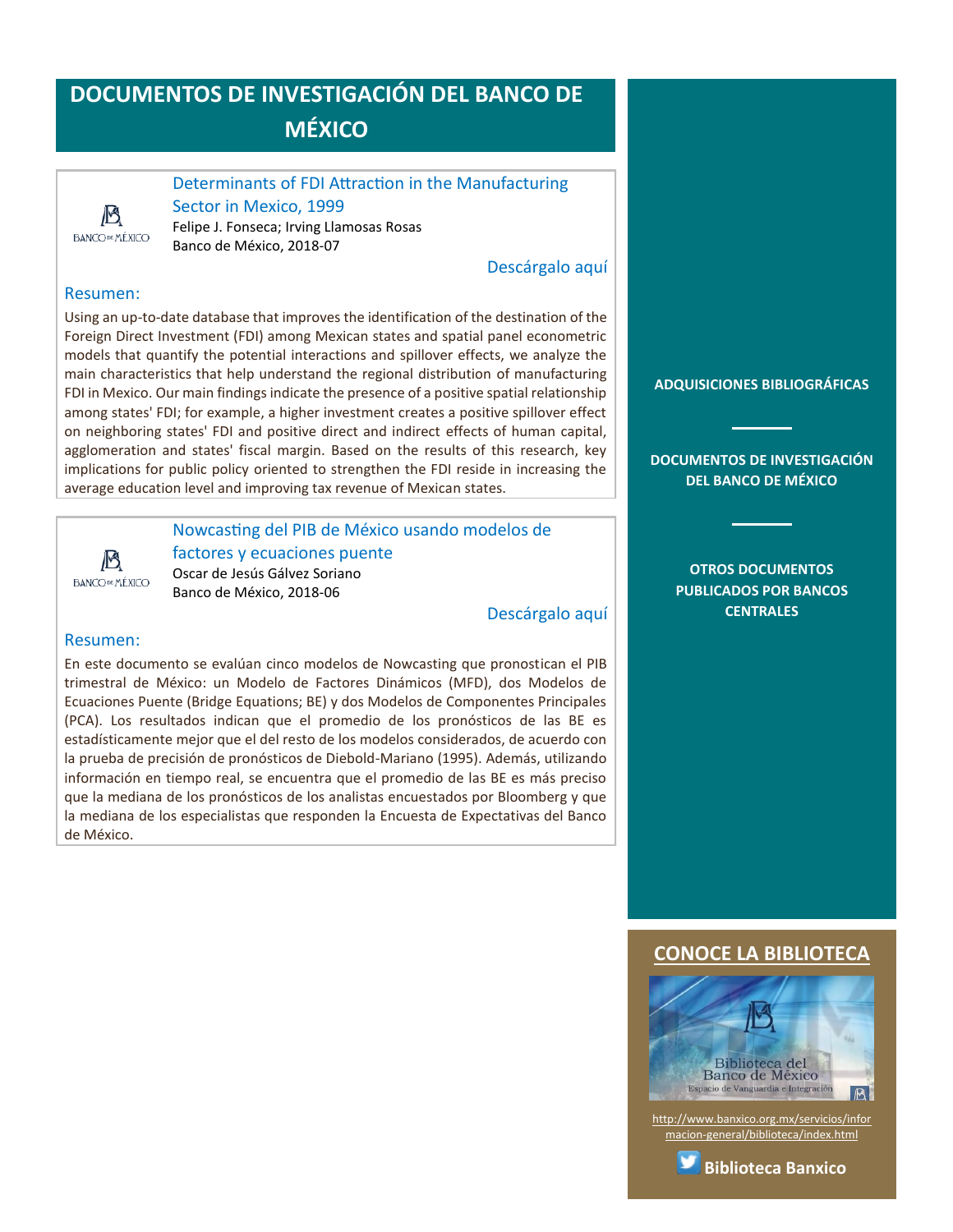

# <span id="page-12-0"></span>Testing the systemic risk differences in banks

Esa Jokivuolle; Radu Tunaru; Davide Vioto Helsinki, Finland : Bank of Finland, 2018. -- 53 p. : il. -- (Discussion papers ; 13/2018).

[Descárgalo aquí](https://helda.helsinki.fi/bof/bitstream/123456789/15525/1/BoF_DP_1813.pdf)



# <span id="page-12-1"></span>The nature of household labor income risk

Seth Pruitt and Nicholas Turner

Washington, D.C. : Board of Governors of the Federal Reserve System, 2018. -- 50 p. : il. -- (Finance and economics discussion series ; no. 2018-034).

[Descárgalo aquí](https://www.federalreserve.gov/econres/feds/files/2018034pap.pdf)



# <span id="page-12-2"></span>The origins of aggregate fluctuations in a credit network economy Levent Altinoglu

Washington, D.C. : Board of Governors of the Federal Reserve System, 2018. -- 46 p. : il. -- (Finance and economics discussion series ; no. 2018-031).

[Descárgalo aquí](https://www.federalreserve.gov/econres/feds/files/2018031pap.pdf)



# <span id="page-12-3"></span>Fiscal consolidation in a low-inflation environment: pay cuts versus lost jobs Guilherme Bandeira; Evi Pappa; Rana Sajedi and Eugenia Vella IJCB International Journal of Central Banking, vol. 14, no. 3, 2018.

[Descárgalo aquí](http://www.ijcb.org/journal/ijcb18q2a1.pdf)



# <span id="page-12-4"></span>Should the ECB Coordinate EMU fiscal policies?

Tatiana Kirsanova; Celsa Machado; and Ana Paula Ribeiro IJCB International Journal of Central Banking, vol. 14, no. 3, 2018. [Descárgalo aquí](http://www.ijcb.org/journal/ijcb18q2a5.pdf)



## <span id="page-12-5"></span>Tracking monetary-fiscal interactions across time and space Michal Franta , Jan Libich and Petr Stehlík

IJCB International Journal of Central Banking, vol. 14, no. 3, 2018. [Descárgalo aquí](http://www.ijcb.org/journal/ijcb18q2a4.pdf)

# **[ADQUISICIONES BIBLIOGRÁFICAS](#page-1-0)**

**[DOCUMENTOS DE INVESTIGACIÓN](#page-2-0)  [DEL BANCO DE MÉXICO](#page-2-0)**

## **[OTROS DOCUMENTOS](#page-3-0)  [PUBLICADOS POR BANCOS](#page-3-0)  [CENTRALES](#page-3-0)**

# **[CONOCE LA BIBLIOTECA](http://www.banxico.org.mx/servicios/informacion-general/biblioteca/index.html)**



[http://www.banxico.org.mx/servicios/infor](http://www.banxico.org.mx/servicios/informacion-general/biblioteca/index.html) [macion-general/biblioteca/index.html](http://www.banxico.org.mx/servicios/informacion-general/biblioteca/index.html)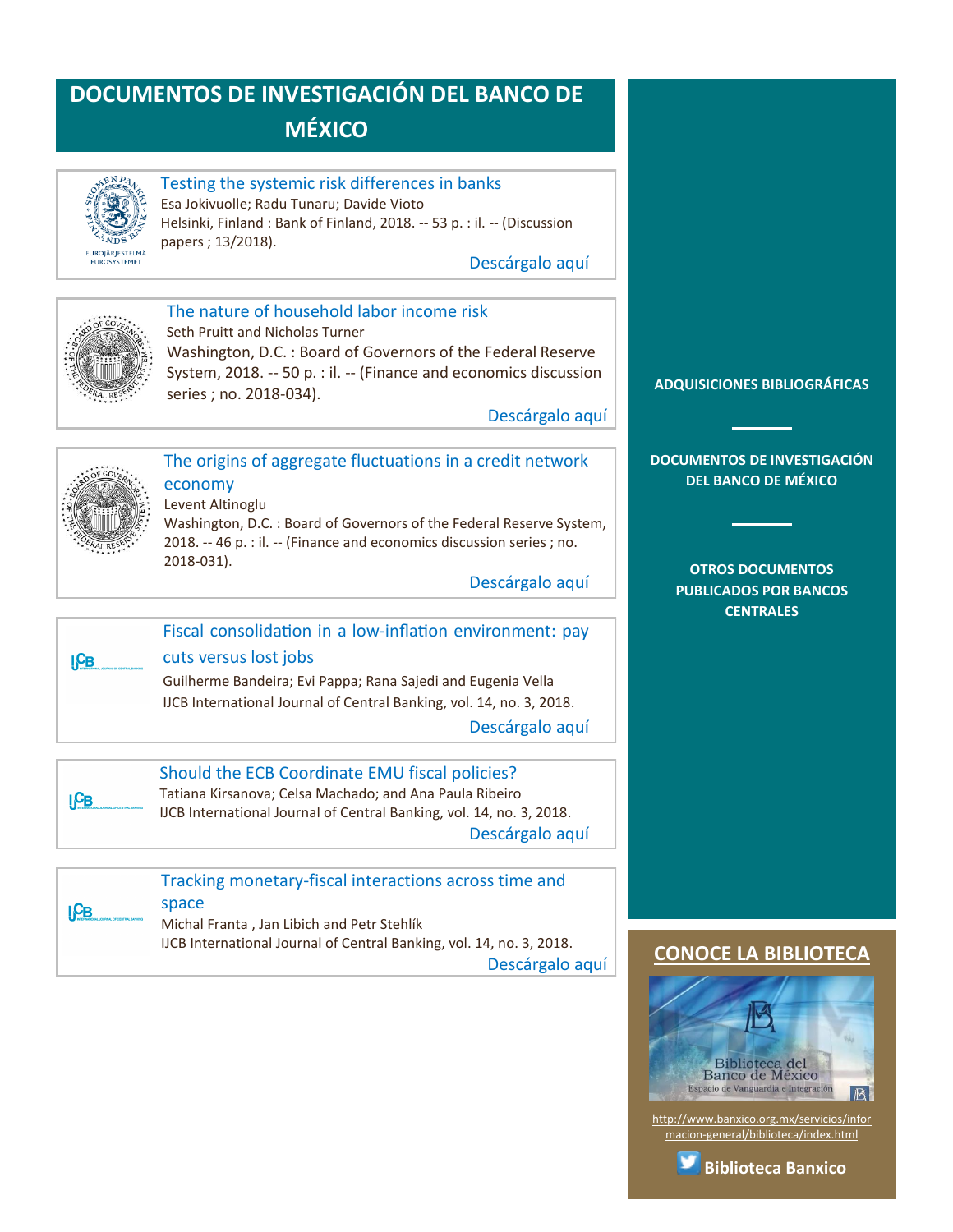<span id="page-13-3"></span><span id="page-13-2"></span><span id="page-13-1"></span><span id="page-13-0"></span>

| I <sub>CB</sub>                      | Monetary and fiscal policy interactions and the labor<br>market<br><b>Frank Smets</b><br>IJCB International Journal of Central Banking, vol. 14, no. 3, 2018.<br>Descárgalo aquí                                                                                                              |                                                                                             |
|--------------------------------------|-----------------------------------------------------------------------------------------------------------------------------------------------------------------------------------------------------------------------------------------------------------------------------------------------|---------------------------------------------------------------------------------------------|
| I <sub>CB</sub>                      | Labor tax reforms, cross-country coordination, and the<br>monetary policy stance in the euro area: a structural<br>model-based approach<br>Pascal Jacquinot; Matija Lozej; and Massimiliano Pisani<br>IJCB International Journal of Central Banking, vol. 14, no. 3, 2018.<br>Descárgalo aquí | <b>ADQUISICIONES BIBLIOGRÁFICAS</b>                                                         |
| ICB                                  | Optimal monetary policy and fiscal policy interaction in a<br>non-Ricardian economy<br>Massimiliano Rigon and Francesco Zanetti<br>IJCB International Journal of Central Banking, vol. 14, no. 3, 2018.<br>Descárgalo aquí                                                                    | <b>DOCUMENTOS DE INVESTIGACIÓN</b><br><b>DEL BANCO DE MÉXICO</b><br><b>OTROS DOCUMENTOS</b> |
| ICB                                  | Sovereign default and monetary policy tradeoffs<br>Huixin Bi, Eric M. Leeper and Campbell Leith<br>IJCB International Journal of Central Banking, vol. 14, no. 3, 2018.<br>Descárgalo aquí                                                                                                    | <b>PUBLICADOS POR BANCOS</b><br><b>CENTRALES</b>                                            |
| ICB                                  | Independent central banks and the interplay between<br>monetary and fiscal policy<br><b>Athanasios Orphanides</b><br>IJCB International Journal of Central Banking, vol. 14, no. 3, 2018.<br>Descárgalo aquí                                                                                  |                                                                                             |
| <b>BANCODE ESPAÑA</b><br>Eurosistema | The costs of trade protectionism: evidence from<br>Spanish firms and non-tariff measures<br>Dmitri Kirpichev and Enrique Moral-Benito<br>Madrid, España : Banco de España, 2018. -- 33 p. : il. --                                                                                            |                                                                                             |
|                                      | (Documentos de trabajo ; no. 1814).                                                                                                                                                                                                                                                           | <b>CONOCE LA BIBLIOTECA</b>                                                                 |

<span id="page-13-5"></span><span id="page-13-4"></span>[Descárgalo aquí](https://www.bde.es/f/webbde/SES/Secciones/Publicaciones/PublicacionesSeriadas/DocumentosTrabajo/18/Files/dt1814e.pdf)

[http://www.banxico.org.mx/servicios/infor](http://www.banxico.org.mx/servicios/informacion-general/biblioteca/index.html) [macion-general/biblioteca/index.html](http://www.banxico.org.mx/servicios/informacion-general/biblioteca/index.html)

v

Biblioteca del<br>Banco de México Espacio de Vanguardia e Integración

**[Biblioteca Banxico](https://twitter.com/BiblioBanxico)**

B